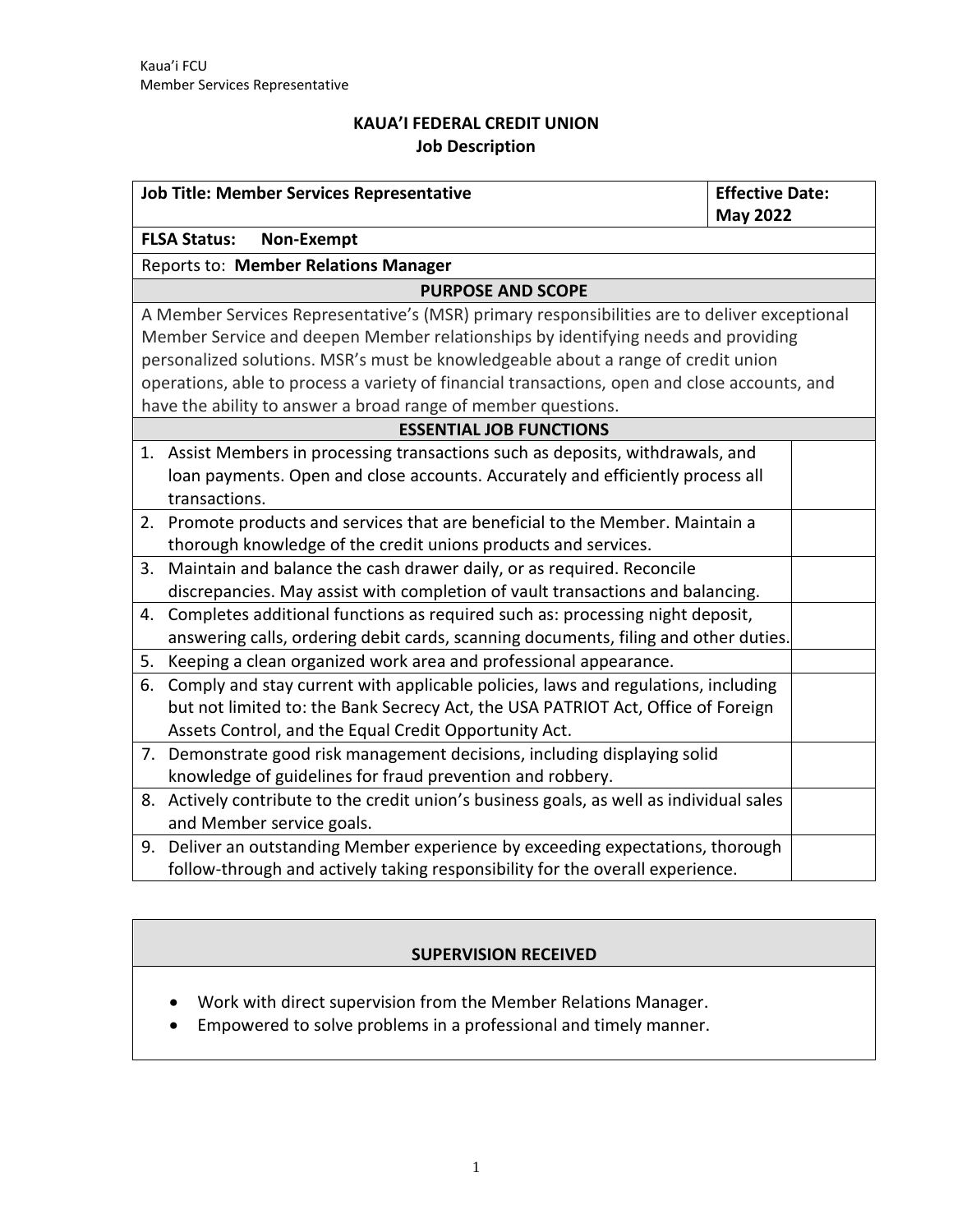#### **MANAGEMENT/SUPERVISORY RESPONSIBILITIES**

Directly Supervises: NONE

#### **IDEAL EDUCATION AND/OR EXPERIENCE**

- High School diploma or equivalent required.
- 1-2 years customer service experience preferred.
- Cash handling experience preferred.
- Basic knowledge of Microsoft Office products.
- Ability to operate basic office equipment i.e. calculator, typewriter, photocopier.

### **IDEAL CERTIFICATES, LICENSES, REGISTRATIONS**

NONE

## **IDEAL KNOWLEDGE/SKILLS**

Must be able to communicate (verbally and in writing) clearly in the English Language. Must demonstrate critical thinking, analytical, detail-oriented and organized. Must be an effective and efficient team player with good interpersonal skills.

### **CUSTOMER/MEMBER INTERFACE**

Daily and direct face-to-face contact with members and non-members; may be followed up with correspondence, telephone, electronic messaging, etc.

#### **PHYSICAL DEMANDS**

### **Work Environment:**

- "Moderate" noise level in an enclosed air-conditioned facility (e.g., office with computers, printers, work area with light traffic, telephones, etc.).
- Usually, indoor work with occasional work outdoors.
- Must be able to lift, push, and pull a minimum of 25 lbs.
- Position may require prolonged sitting, standing, and walking.